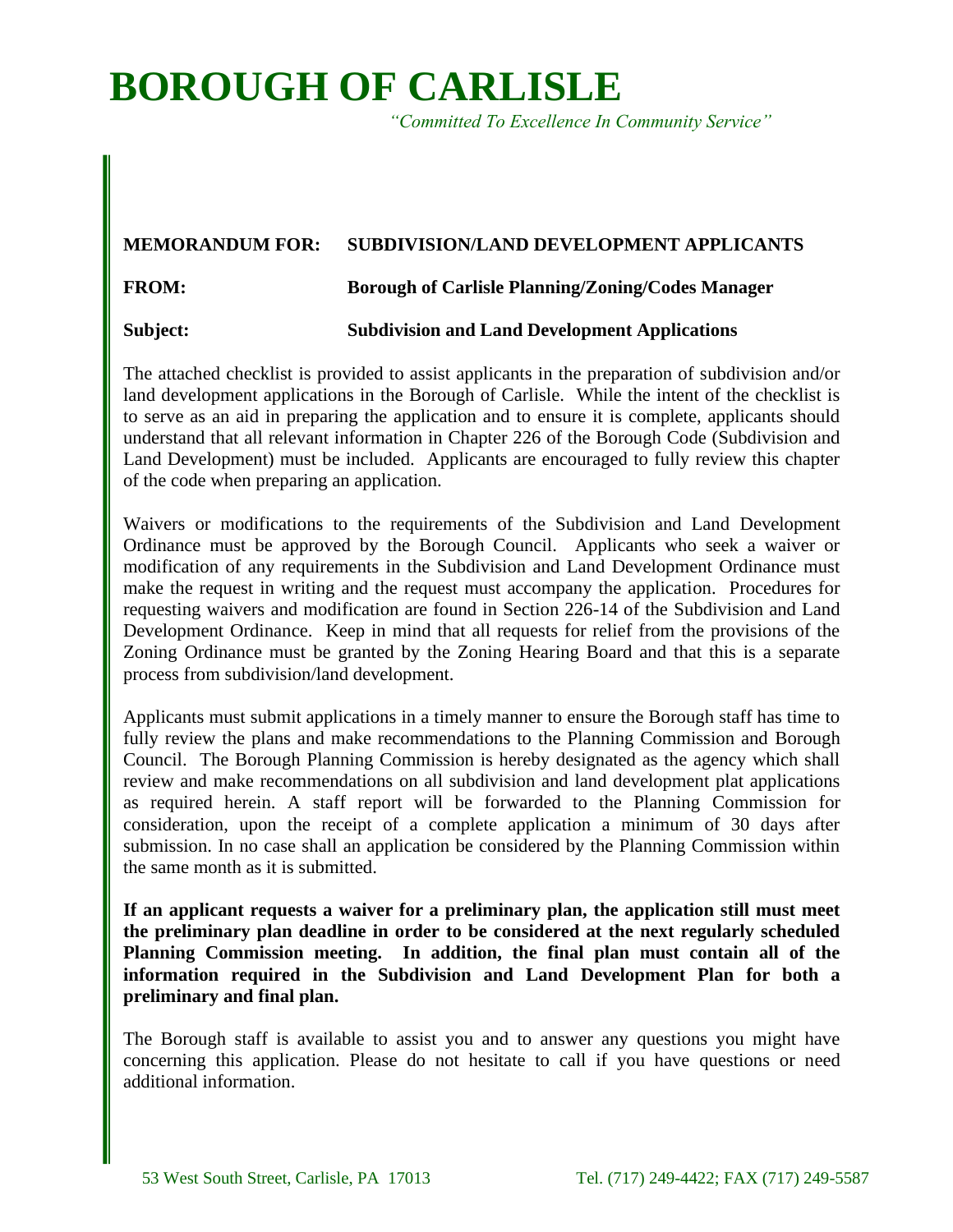## **CHECKLIST FOR SUBDIVISION/LAND DEVELOPMENT APPLICATION**

The Borough Planning Commission is hereby designated as the agency which shall review and make recommendations on all subdivision and land development plat applications as required herein. A staff report will be forwarded to the Planning Commission for consideration, upon the receipt of a complete application a minimum of 30 days after submission. In no case shall an application be considered by the Planning Commission within the same month as it is submitted. Submit the following materials to the Borough of Carlisle's Sustainable Community & Economic Planning Department, attention of the Director.

1. **A completed Borough of Carlisle Subdivision Land Development Application Form.**

#### 2. **A check made payable to the Borough of Carlisle for the appropriate fee\*:**

| <b>Final Minor Land Development</b>      | \$350 plus \$25 per acre                                                     |
|------------------------------------------|------------------------------------------------------------------------------|
| <b>Final Minor Subdivision</b>           | \$350                                                                        |
| <b>Preliminary Land Development</b>      |                                                                              |
| Residential<br>Non-Residential           | \$600 plus \$25 per dwelling unit<br>\$600 plus \$25 per acre                |
| Preliminary Subdivision                  |                                                                              |
| Residential<br>Non-Residential           | \$600 plus $$25/final$ # lots<br>\$600 plus \$25 per acre                    |
| Preliminary Subdivision/Land Development |                                                                              |
| Residential<br>Non-Residential           | \$600 plus \$25/dwelling unit, plus \$25/final #lots<br>\$600 plus \$50/acre |
| <b>Final Land Development</b>            |                                                                              |
| Residential<br>Non-Residential           | \$350 plus \$15/dwelling unit<br>\$350 plus \$15/acre                        |
| <b>Final Subdivision</b>                 |                                                                              |
| Residential<br>Non-Residential           | \$350 plus \$15/dwelling unit<br>\$350 plus \$15/acre                        |
| Final Subdivision/Land Development       |                                                                              |
| Residential<br>Non-Residential           | \$350 plus \$15/dwelling unit, plus \$15/final #lots<br>\$350 plus \$30/acre |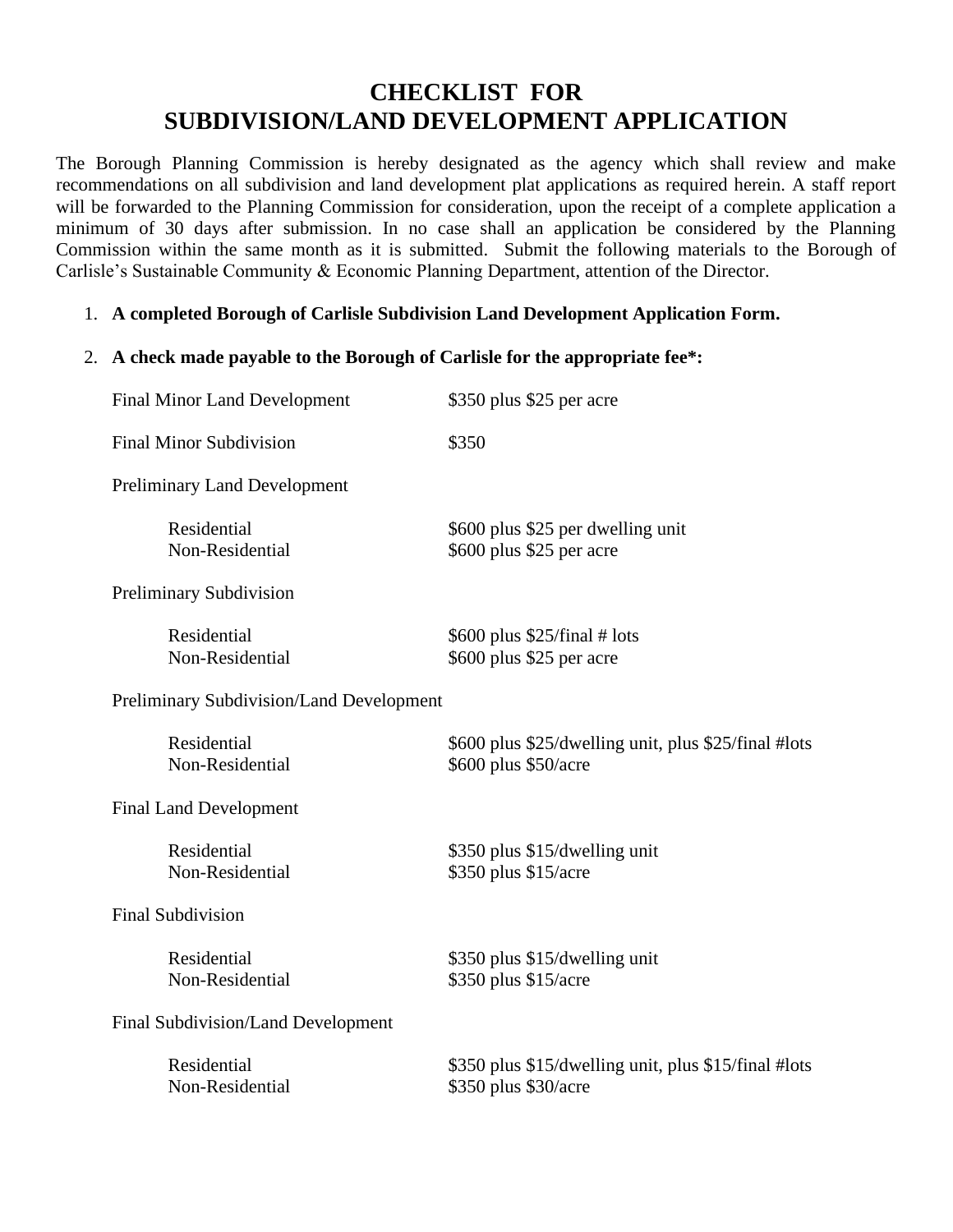**\*** When a combined subdivision/land development plan is filed the fee for either a preliminary or final plan shall be the appropriate base fee (\$500 for a preliminary plan/\$300 for a final plan) plus a combination of the per dwelling unit or per acre fees. Example: Preliminary subdivision/land development, non-residential, 10 acres:  $$500 + $50/$ acre x 10 acres = \$1000; Final subdivision/land development plan residential, 20 dwelling units:  $$300 + $30$ /dwelling unit x 20 dwelling units = \$900.

- 3. **A completed Cumberland County Planning Commission Application for Plan Review (this application and fee should be submitted to the Borough of Carlisle; the Borough will forward it to the County Planning Commission).**
- 4. **A check made payable to the Cumberland County Planning Commission for the appropriate fee:**
	- Separate Subdivision and Land Development Applications

#### Subdivision by Lots

| <b>Residential Subdivision</b> | $$100.00$ base fee plus $$10.00$ per lot |
|--------------------------------|------------------------------------------|
| Non-Residential                | $$100.00$ base fee plus $$10.00$ per lot |
| <b>Total Fee Not to Exceed</b> | \$3,000.00                               |

#### Residential Land Development

\$100.00 base fee, plus; \$ 10.00 per dwelling unit Total Fee Not To Exceed \$3,000.00

#### Non-Residential Land Development

\$ 100.00 base fee, plus; \$5.00 per 1,000 square feet of gross floor area. Total Fee Not To Exceed \$3,000.00

• Combined Subdivision and Land Development Applications

#### Residential:

- \$ 100.00 base fee, plus;
- \$ 10.00 per lot
- \$ 10.00 per dwelling unit

#### Non-Residential:

- \$ 100.00 base fee, plus;
- \$ 10.00 per lot
- \$ 5.00 per 1,000 square feet of gross floor area.
- Total Not To Exceed \$3,000.00

#### 5. **Copies of the appropriate plan as outlined in the following checklists.**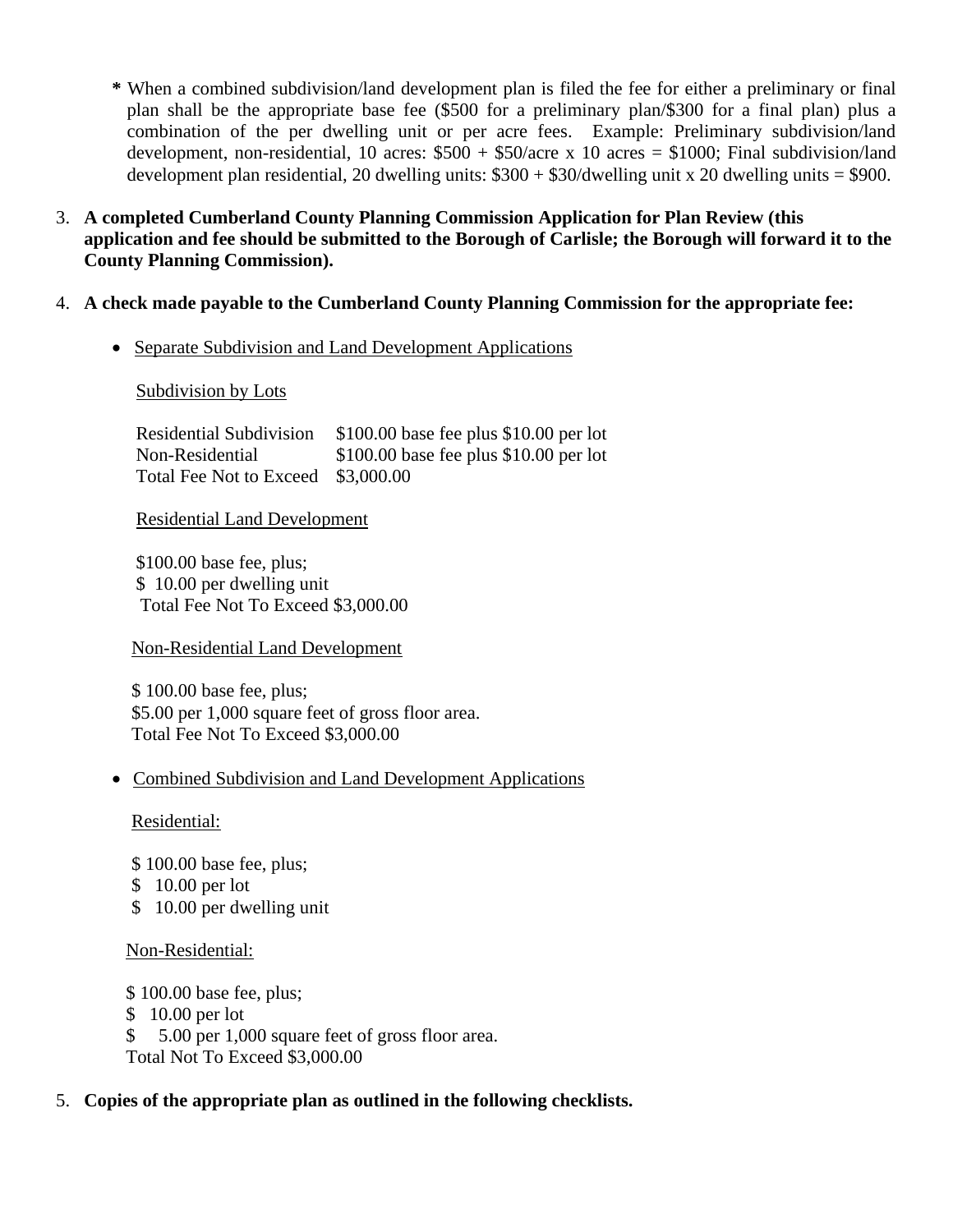## *BOROUGH OF CARLISLE SUBDIVISION/LAND DEVELOPMENT APPLICATION FORM*

| <b>Final Plan</b><br><b>Preliminary Plan</b><br>(Check One)                                                                                                                                                                                                                                                         | <b>Preliminary/Final Plan</b>         |  |  |  |  |  |
|---------------------------------------------------------------------------------------------------------------------------------------------------------------------------------------------------------------------------------------------------------------------------------------------------------------------|---------------------------------------|--|--|--|--|--|
| <b>LAND DEVELOPMENT</b><br><b>SUBDIVISION</b><br>(Check all that apply)                                                                                                                                                                                                                                             | <b>RESIDENTIAL</b><br>NON-RESIDENTIAL |  |  |  |  |  |
| Please complete ALL of the spaces below:                                                                                                                                                                                                                                                                            |                                       |  |  |  |  |  |
| <b>APPLICANT:</b>                                                                                                                                                                                                                                                                                                   | PROPERTY OWNER:                       |  |  |  |  |  |
| Name:                                                                                                                                                                                                                                                                                                               | Name:                                 |  |  |  |  |  |
| Address:<br><u> 1989 - Johann Stein, mars an deus Amerikaansk kommunister (</u>                                                                                                                                                                                                                                     | Address:                              |  |  |  |  |  |
| Phone:                                                                                                                                                                                                                                                                                                              | Phone:                                |  |  |  |  |  |
| <b>SUBDIVISION:</b>                                                                                                                                                                                                                                                                                                 | <b>SURVEYOR:</b>                      |  |  |  |  |  |
| Name:                                                                                                                                                                                                                                                                                                               | Name:                                 |  |  |  |  |  |
| Phase(s)                                                                                                                                                                                                                                                                                                            | Address:                              |  |  |  |  |  |
| Lot(s)<br>Tax Map Parcel #:                                                                                                                                                                                                                                                                                         | Phone:                                |  |  |  |  |  |
| <u> 1989 - Johann Barbara, martin amerikan basar dan berasal dan berasal dalam basar dalam basar dalam basar dala</u><br><b>General Location:</b>                                                                                                                                                                   |                                       |  |  |  |  |  |
|                                                                                                                                                                                                                                                                                                                     |                                       |  |  |  |  |  |
| <b>ATTORNEY:</b>                                                                                                                                                                                                                                                                                                    | <b>ENGINEER:</b>                      |  |  |  |  |  |
| Name:                                                                                                                                                                                                                                                                                                               | Name:                                 |  |  |  |  |  |
| Address:                                                                                                                                                                                                                                                                                                            | Address:                              |  |  |  |  |  |
| Phone:                                                                                                                                                                                                                                                                                                              | Phone:                                |  |  |  |  |  |
| <b>TOTAL SIZE OF THE TRACT:</b>                                                                                                                                                                                                                                                                                     |                                       |  |  |  |  |  |
| IF A FINAL PLAN, DATE OF PRELIMINARY PLAN APPROVAL:                                                                                                                                                                                                                                                                 |                                       |  |  |  |  |  |
| WAIVERS REQUESTED (Identify Section of Ordinance):                                                                                                                                                                                                                                                                  |                                       |  |  |  |  |  |
| IDENTIFY ANY ADDITIONAL INFORMATION THAT WILL ASSIST THE STAFF IN EVALUATING THIS PLAN:                                                                                                                                                                                                                             |                                       |  |  |  |  |  |
|                                                                                                                                                                                                                                                                                                                     |                                       |  |  |  |  |  |
| I/We certify that the above statements are true and correct.                                                                                                                                                                                                                                                        |                                       |  |  |  |  |  |
|                                                                                                                                                                                                                                                                                                                     | Date:                                 |  |  |  |  |  |
|                                                                                                                                                                                                                                                                                                                     |                                       |  |  |  |  |  |
| Signature(s) of applicant(s)/property owner(s)                                                                                                                                                                                                                                                                      |                                       |  |  |  |  |  |
| NOTE: Please ensure the application is complete. All information identified in Borough Code, Chapter 226, must be submitted.<br>Incomplete applications can delay action on the plan. THE APPLICANT OR HIS/HER REPRESENTATIVE MUST BE PRESENT<br>AT ALL PUBLIC MEETINGS AND BE PREPARED TO SPEAK ABOUT THE REQUEST. |                                       |  |  |  |  |  |
| FOR OFFICE USE ONLY                                                                                                                                                                                                                                                                                                 |                                       |  |  |  |  |  |
| Check<br>Fee Paid \$<br>Cash<br>Application #                                                                                                                                                                                                                                                                       | DATE:                                 |  |  |  |  |  |
| Date of Planning Commission Approval :                                                                                                                                                                                                                                                                              | Date of Borough Council Approval:     |  |  |  |  |  |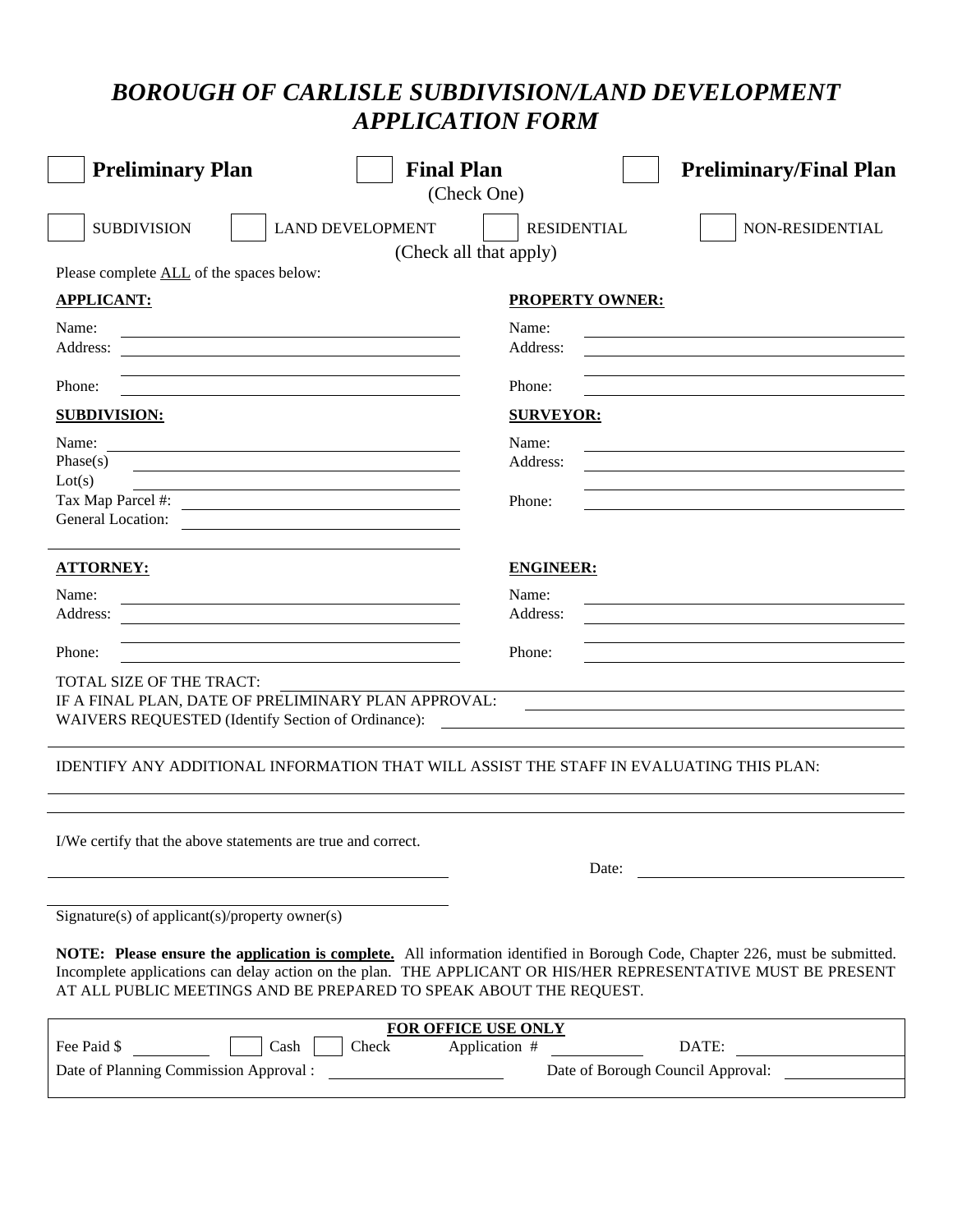### **Cumberland County Planning Commission Application for Plan Review**

| Municipality                                                                                                                                                                     |                                       |                    |             | Plat Title                                                                             |                                                             |               |               |             |  |
|----------------------------------------------------------------------------------------------------------------------------------------------------------------------------------|---------------------------------------|--------------------|-------------|----------------------------------------------------------------------------------------|-------------------------------------------------------------|---------------|---------------|-------------|--|
| Surveyor                                                                                                                                                                         |                                       |                    | Engineer    |                                                                                        |                                                             |               |               |             |  |
| Plan Classification:                                                                                                                                                             | □ Land Development<br>$\Box$ Combined |                    |             | $\Box$ Subdivision<br>$\Box$ Preliminary<br>$\Box$ Final<br>$\Box$ P/F<br>$\Box$ Minor |                                                             |               |               |             |  |
| Owner/Developer                                                                                                                                                                  |                                       | Phone Number       |             |                                                                                        |                                                             |               |               |             |  |
| Address                                                                                                                                                                          |                                       |                    |             |                                                                                        |                                                             |               |               |             |  |
| <b>Total Tract Area:</b>                                                                                                                                                         |                                       | Subdivided Area:   |             |                                                                                        | (Subdivision)                                               |               |               |             |  |
|                                                                                                                                                                                  | Developed Area:                       |                    |             |                                                                                        | (Land Development)                                          |               |               |             |  |
| Existing # of Lots:                                                                                                                                                              | Proposed # of Lots:                   |                    |             |                                                                                        | Proposed # of New Dwelling Units:                           |               |               |             |  |
| <b>Existing Sewerage</b><br>System:                                                                                                                                              | $\Box$ Public                         | $\Box$ On-Lot      | $\Box$ None | System:                                                                                | Proposed Sewerage                                           | $\Box$ Public | $\Box$ On-Lot | $\Box$ None |  |
| <b>Existing Water</b><br>System:                                                                                                                                                 | $\Box$ Public                         | $\Box$ Well        | □ None      | System:                                                                                | Proposed Water                                              | $\Box$ Public | $\Box$ Well   | $\Box$ None |  |
| Zoning District:                                                                                                                                                                 |                                       |                    |             |                                                                                        |                                                             |               |               |             |  |
| <b>Existing Land Use:</b>                                                                                                                                                        |                                       | Proposed Land Use: |             |                                                                                        |                                                             |               |               |             |  |
| Are any zoning variances/subdivision waivers<br>requested?                                                                                                                       |                                       |                    | $\Box$ YES  | $\Box$ NO                                                                              |                                                             |               |               |             |  |
|                                                                                                                                                                                  | List variances/waivers requested:     |                    |             |                                                                                        |                                                             |               |               |             |  |
| Date plan to be reviewed by Municipal Planning Commission:<br><b>Purpose of the Plan:</b>                                                                                        |                                       |                    |             |                                                                                        |                                                             |               |               |             |  |
| Fees Submitted:                                                                                                                                                                  | S.                                    |                    |             | Signed by:                                                                             |                                                             |               | Date:         |             |  |
|                                                                                                                                                                                  |                                       | Check Number:      |             |                                                                                        |                                                             |               |               |             |  |
| ***The Cumberland County Planning Commission meeting is held on the third Thursday of each month. The cut off date for plan<br>submission is nine (9) days prior to the meeting. |                                       |                    |             |                                                                                        |                                                             |               |               |             |  |
|                                                                                                                                                                                  |                                       |                    |             |                                                                                        | Please submit this application and one copy of the plan to: |               |               |             |  |

**Cumberland County Planning Commission 1 Courthouse Sq Carlisle, PA 17013 (717) 240-6377**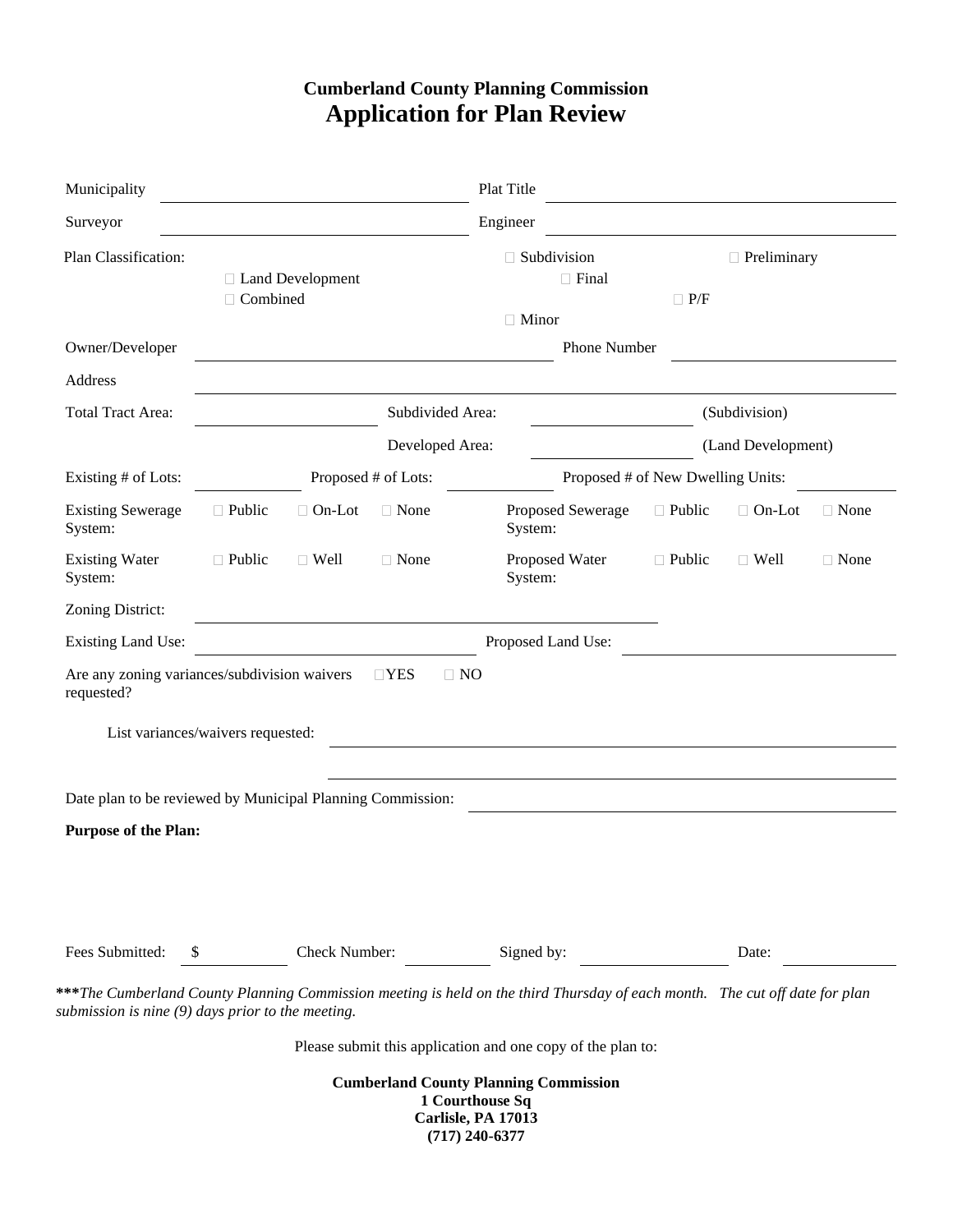#### **PRELIMINARY PLAN REQUIREMENTS**

**Ten (10) copies of the proposed plan on sheets not larger than thirty-six by forty-eight (36 x 48) inches, drawn to scale not smaller than fifty (50) feet to the inch (unless approved by the Zoning Officer), clearly labeled "Preliminary Plan." When more than one (1) sheet is required, an index of the entire subdivision or land development shall be shown on the cover page or the following page. The plan should be prepared by a professional land surveyor, a professional architect, professional landscape architect, or professional engineer in accordance with the standards set forth in the Professional Engineers Registration Law, P.L. 913, No. 367. The plan shall show the following:**

- ❑ The name or identifying title of the proposed subdivision or land development.
- ❑ A north point, graphic scale, location and condition of survey monuments, the date the original plan was prepared and the date of any subsequent revisions after the plan has been submitted, if any.
- $\Box$  A diagram at a scale not less than one thousand (1,000) feet to the inch (unless a different scale is approved by the Zoning Officer) covering sufficient areas to establish the location of the site within the borough.
- ❑ The name, address, and phone number of the applicant and certification showing that the applicant is the owner of the land, agent of the owner, or tenant with permission of the landowner. Three (3) copies of the plan shall be signed by the applicant.
- ❑ The name, address, and phone number and seal of the professional engineer, architect or landscape architect certifying the plan indicates the conditions of the site and the professional land surveyor certifying the accuracy of the plat perimeter survey. Three (3) copies of the plan shall have the original seal and signature of the professional engineer, architect, or landscape architect and the professional land surveyor.
- $\Box$  Approval blocks intended to be signed by the appropriate officers of the Planning Commission, Borough Council, County Planning Commission and the Borough Engineer.
- ❑ Existing Conditions:
	- ❑ Tract boundaries by bearings and distances, and deed references according to records of the Recorder of Deeds and previous subdivisions or land development.
	- ❑ All existing property lines, easements and rights-of-way and the purpose for which the easements or rights-of-way have been established.
	- ❑ The total square footage and acreage of existing land, number and area of lots, area of rights-or-way and recreation area or common space and number and area of dwelling units and/or structures and all other uses in tabular form.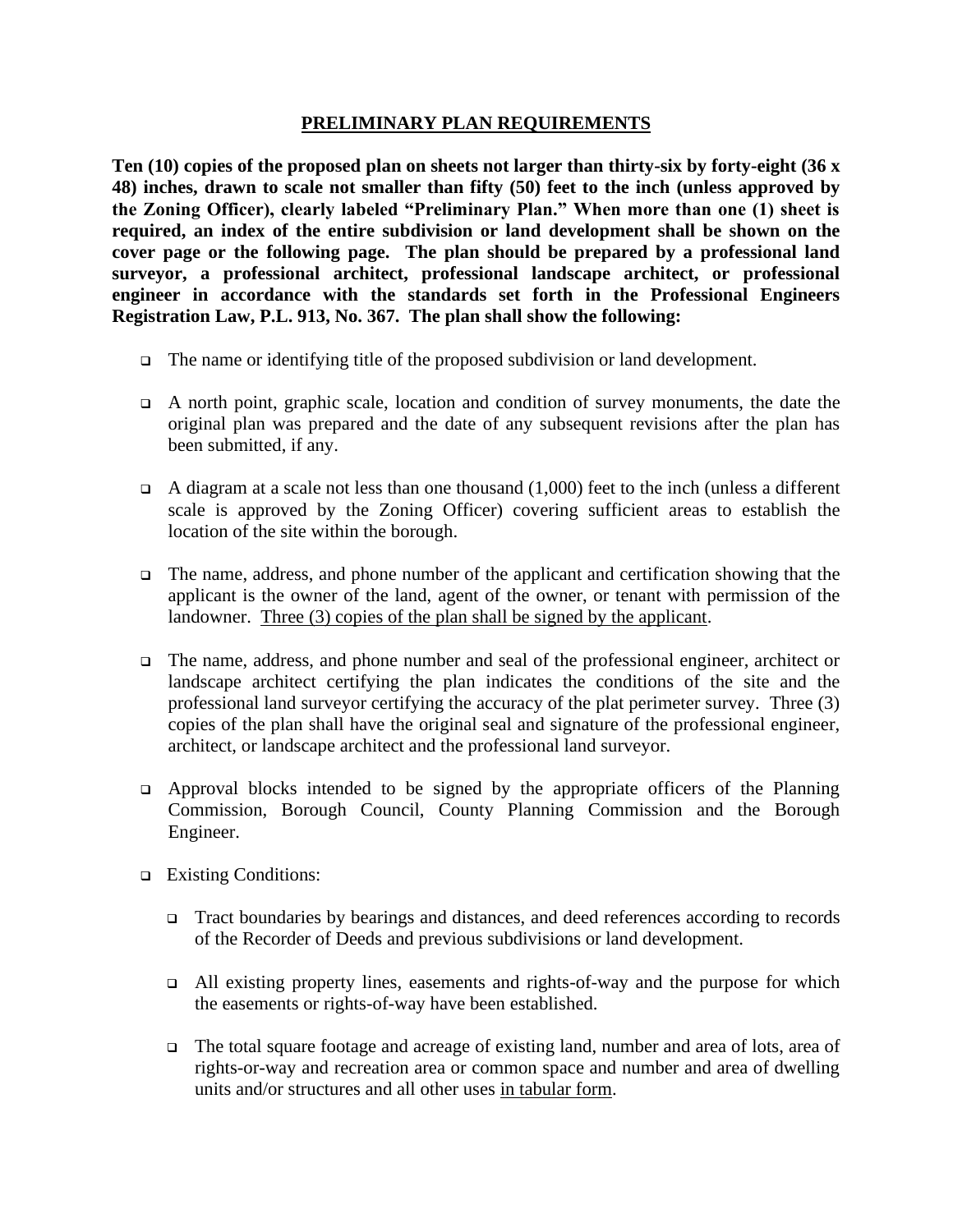- ❑ The names of owners of all abutting land, including deed references, and the name of all abutting subdivisions indicating the locations thereof.
- ❑ The zoning district in which the property is located and the zoning district of abutting properties, including areas within the Floodplain District, and all variances or special exceptions approved by the Zoning Board applicable to the proposed development or subdivision.
- ❑ All existing streets on or adjacent to the tract, including the name, right-of-way width and pavement width.
- ❑ All existing buildings, sanitary and storm sewers, water mains, culverts, fire hydrants, utility lines, curbs, sidewalks, signage, traffic control devices and other significant man-made features on or abutting the tract.
- ❑ Watercourses, marshes, rock outcrops, wooded areas and areas known to be underlain with limestone.
- ❑ Proposed Conditions/Changes:
	- ❑ Applications and plats for land development, not subdivisions for the purpose of adding or deleting property lines, must show existing and proposed contours at vertical intervals of two (2) feet, except in areas where the slope is greater than fifteen percent (15%), in which case the contour interval shall be five (5) feet. The datum to which contour elevations refer shall be the United States Coast and Geological Survey Datum. Simple subdivisions (i.e., subdivisions not involving land development) are not encompassed by this requirement.
	- ❑ A number to identify each lot or parcel in the unit, cooperative or condominium subdivision and/or site setting forth the total square footage and acreage of land and proposed number and area of lots, area of rights-of-way and recreation area or common space and number and area of dwelling units and/or structures and all other uses, in tabular form.
	- ❑ All public areas, rights-of-way, easements or other parcels of land proposed to be dedicated or reserved for public use.
	- ❑ Lot numbers; proposed lot lines including dimensions (bearing and distance) and lot areas; cooperative or condominium subdivision or land development; recreation areas; public buildings and public areas; any other parcels of land; and proposed minimum front, side and rear setback line for all lots.
	- ❑ The purpose for which sites, other than residential lots or parcels in the unit, cooperative or condominium subdivision or land development, are dedicated or reserved.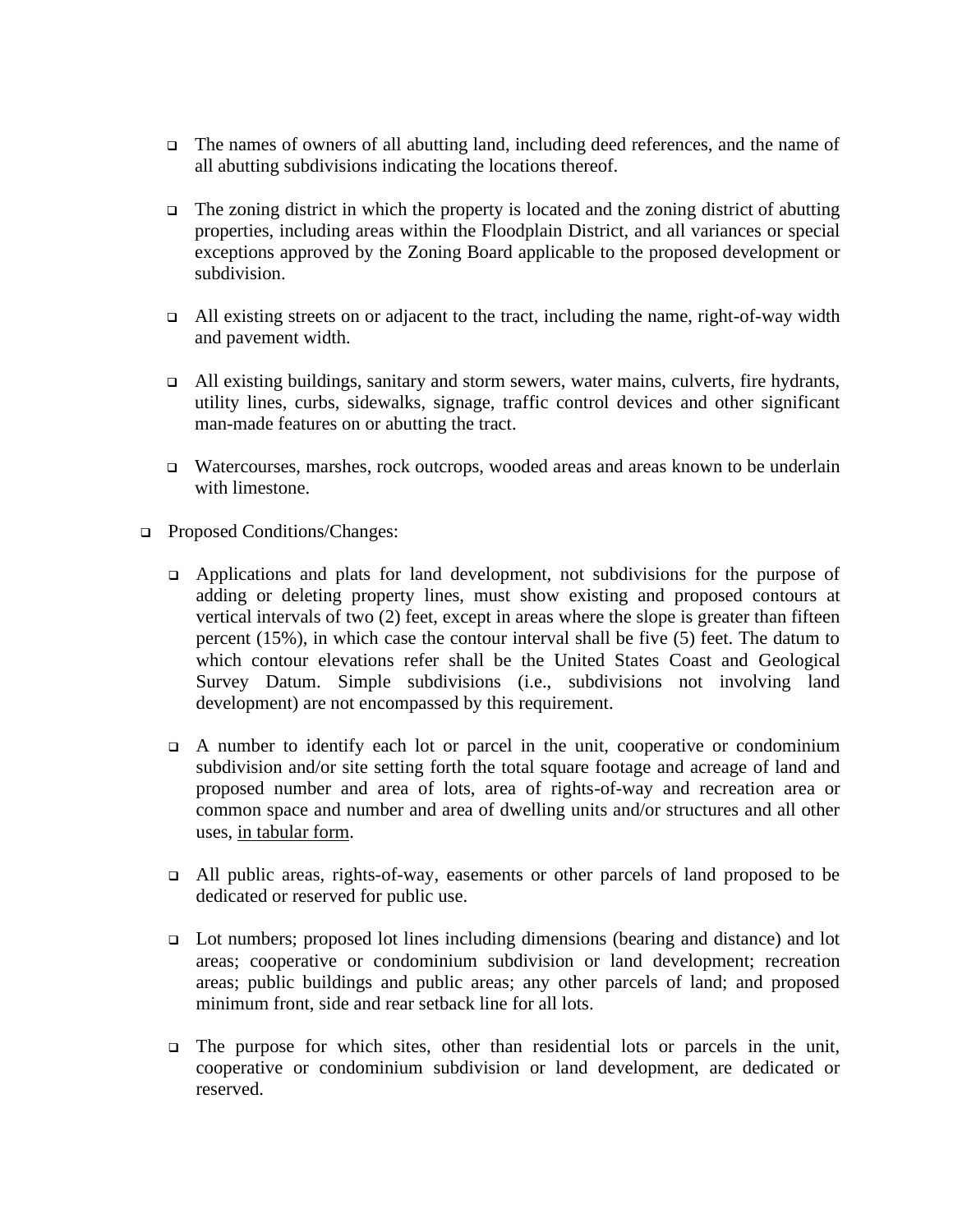- ❑ The location, width and grade of all proposed streets, rights-of-way and easements; for all streets and access points within or adjacent to the tract, the name, right-of-way width, cartway width, the distances between all access points, and clear sight triangles at all street intersections; typical cross sections of streets including a curb and center line profile.
- ❑ Location of any proposed improvements, such as curbs, sidewalks, walkways, driveways, loading areas, parking areas, loading areas, lighting, signage, landscaping, buffering, traffic control devices; and, when the proposed use includes other than a single-family detached residential dwelling, the type of land use, residential density and the location of structures for solid waste disposal facilities, centralized postal facilities, and parking facilities.
- ❑ The location of proposed water mains, fire hydrants, valves, sanitary sewers, manholes, electric, gas, telephone, cable television and stormwater facilities. The size of each proposed or existing line shall be shown, as well as the location of or distances to any existing line to be connected to, including all appurtenances. A profile of all proposed water and sewer mains and storm drainage lines shall also be shown. Any utility lines proposed to be above ground shall be noted as such.
- ❑ A plan for the collection, detention or retention of runoff of surface water and its outfall, together with design analyses and any other supporting data in accordance with this and other appropriate ordinances. The design shall be for the one-hundredyear storm event.
- ❑ When required by the Borough Engineer, data, including a water model, sufficient to show adequate provisions for a reliable, safe and adequate water supply to support intended uses and in compliance with this chapter.
- ❑ For plans which will require access to a highway under the jurisdiction of the Department of Transportation, the plan shall contain a notice that a highway occupancy permit is required pursuant to Section 420 of the Act of June 1, 1945 (P.L. 1424, No. 428), known as the "State Highway Law," before driveway access to a state highway is permitted.
- ❑ Where applicable, a sewer plan revision module for land development shall be the responsibility of the applicant and shall be prepared in accordance with the rules and regulations of DEP.
- ❑ Where the site is underlain with carbonate rocks (limestone and dolomites), information shall be provided as to the potential for sinkholes, and, where a potential for sinkholes exists, the applicant shall furnish information as to special construction procedures that will be taken to prevent subsidence.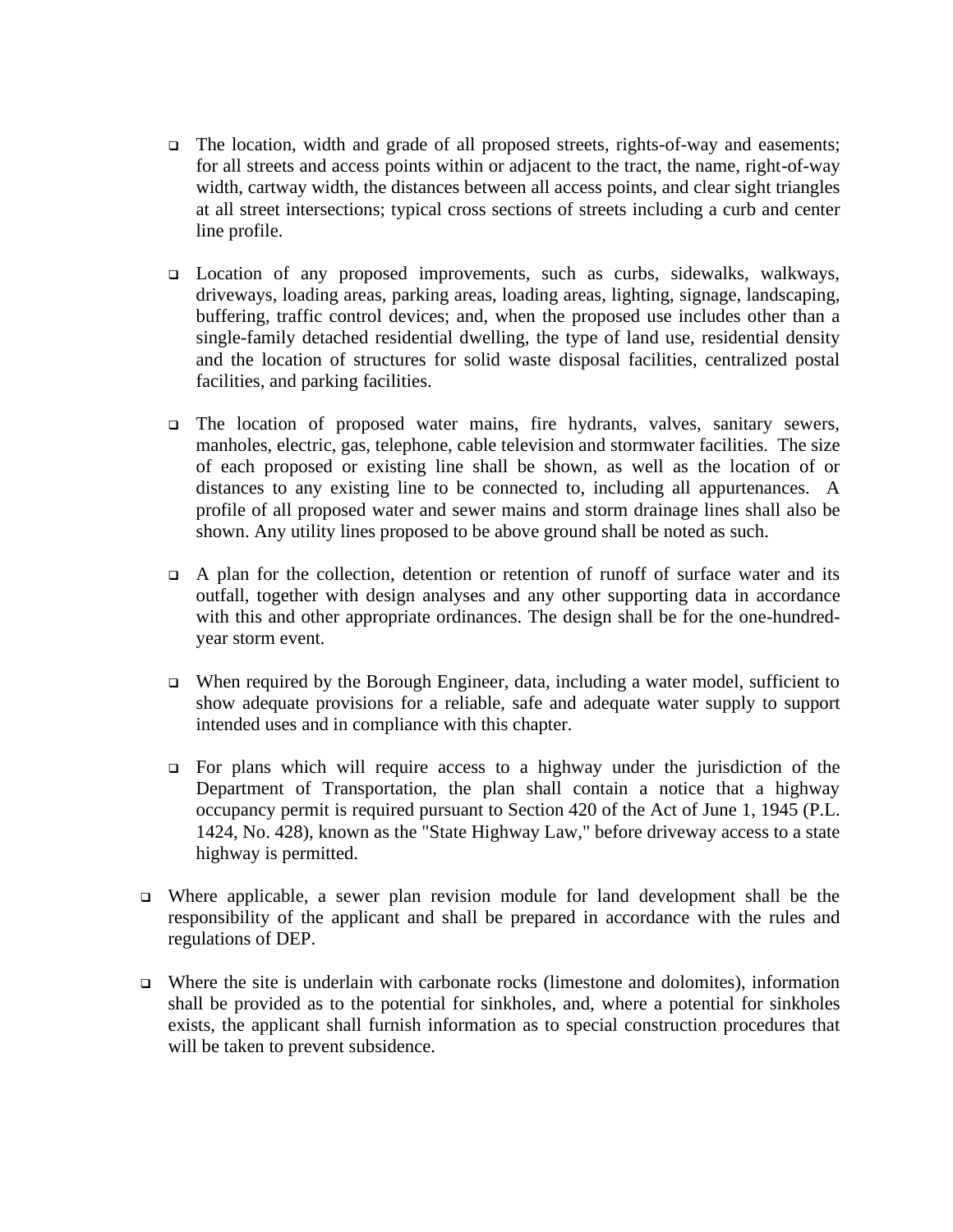- ❑ Where environmental impact may result from the proposed subdivision or land development, materials supplemental to the preliminary plan may be required in the form of an environmental study to determine any environmental impact, as well as to recommend improvements to mitigate the impact. The study shall be performed by a qualified practitioner in the field at the expense of the applicant.
- ❑ If the tract or any part thereof is located within the official floodplain area, comply with the guidance in § 226-19E of the Subdivision/Land Development Ordinance.
- ❑ Evidence, in writing, where one hundred (100) or more dwelling units are proposed in a subdivision or land development, that the Carlisle School District has been advised of the proposed subdivision or land development.
- ❑ Traffic impact study.
- ❑ Staging information if applicable in accordance with § 226-19H of the Subdivision/Land Development Ordinance.
- ❑ A copy of any highway occupancy permit application filed or proposed to be filed and any subsequent amendments, issued by the Pennsylvania Department of Transportation (Penn DOT).
- ❑ The proposed text of deed or deeds of consolidation when the plat involves consolidation or changes in existing lot lines of existing tracts, parcels or lots; deeds of dedication for proposed public rights-of-way; and/or public or private easements when required or deemed necessary by Borough Council.
- ❑ An erosion and sedimentation control plan pursuant to all applicable statutes, regulations or rules, and evidence that complete applications have been submitted for any required erosion and sediment control permit.
- ❑ A stormwater control and discharge plan pursuant to applicable laws, regulations or rules, and evidence that complete applications have been submitted for any required stormwater discharge permit to the County Conservation District Office or DEP.
- ❑ Such other information as may be required by the Planning Commission, Borough Council, Zoning Officer or Borough Engineer to comply with the intent of the Subdivision/Land Development Ordinance.